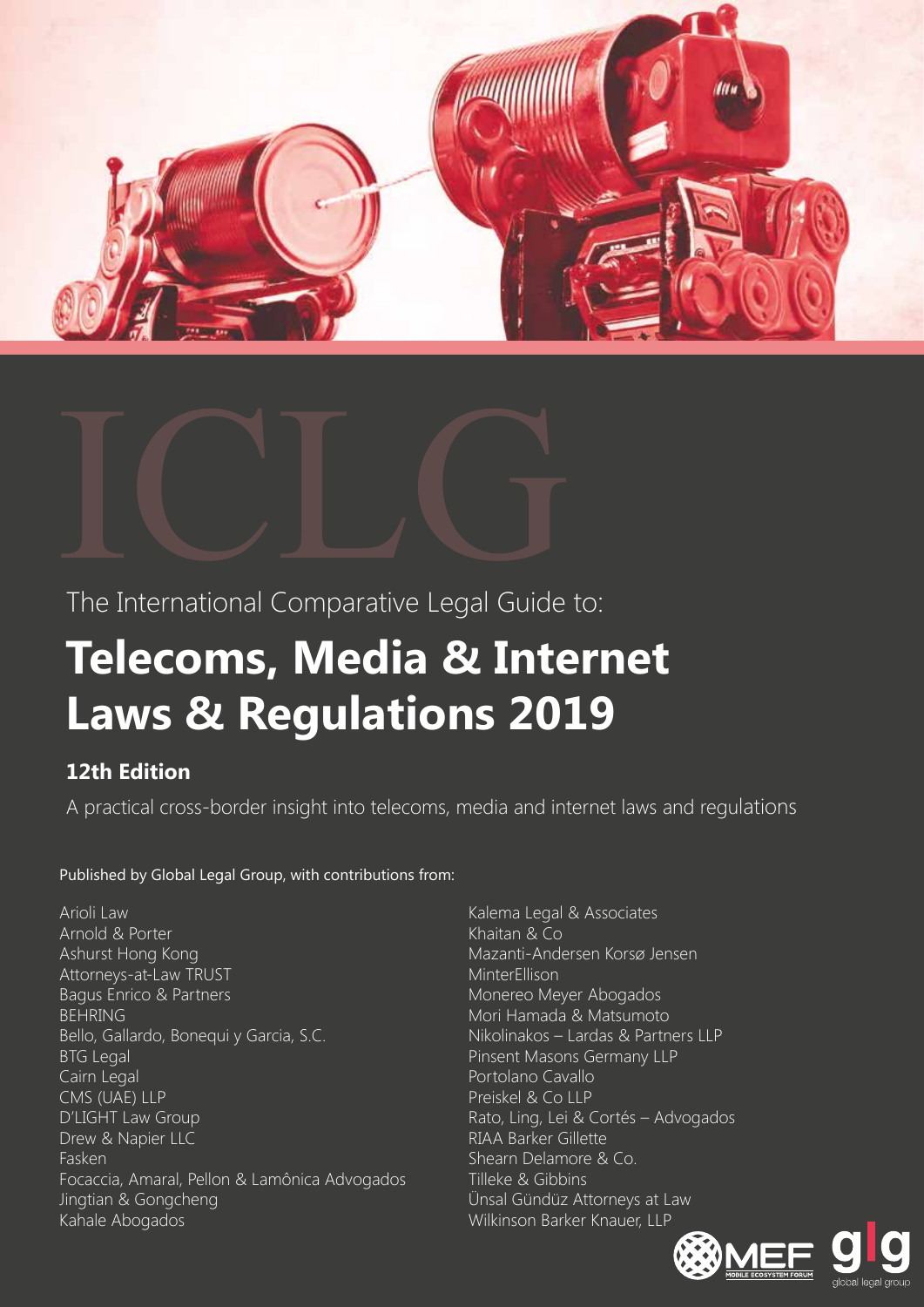

**Contributing Editor** Rob Bratby, Arnold & Porter

**Sales Director** Florjan Osmani

**Account Director** Oliver Smith

**Sales Support Manager** Toni Hayward

**Sub Editor** Amy Norton

**Senior Editors** Suzie Levy Caroline Collingwood

**Chief Operating Officer** Dror Levy

**Group Consulting Editor** Alan Falach

**Publisher** Rory Smith

**Published by**

Global Legal Group Ltd. 59 Tanner Street London SE1 3PL, UK Tel: +44 20 7367 0720 Fax: +44 20 7407 5255 Email: info@glgroup.co.uk URL: www.glgroup.co.uk

**GLG Cover Design** F&F Studio Design

**GLG Cover Image Source** iStockphoto

**Printed by**

Stephens & George Print Group November 2018

Copyright © 2018 Global Legal Group Ltd. All rights reserved No photocopying

**ISBN** 978-1-912509-45-4 **ISSN** 2050-7607

**Strategic Partners**



**PEFC Certified** This product is from sustainably managed forests and PEFC controlled sources PEFC/16-33-254 www.pefc.org

#### General Chapters:

|                | General Guapiers.                            |                                                                                                                                                                                      |                |  |
|----------------|----------------------------------------------|--------------------------------------------------------------------------------------------------------------------------------------------------------------------------------------|----------------|--|
| $\mathbf{1}$   |                                              | European Digital Single Market: A Year in Review - Rob Bratby, Arnold & Porter                                                                                                       | $\mathbf{1}$   |  |
| $\overline{2}$ |                                              | <b>Re-Thinking Regulation</b> – Tim Cowen & Daniel Preiskel, Preiskel & Co LLP                                                                                                       | $\overline{4}$ |  |
| 3              |                                              | Liable vs. Accountable: How Criminal Use of Online Platforms and Social Media poses Challenges<br>to Intermediary Protection in India - Vikram Jeet Singh & Prashant Mara, BTG Legal | 7              |  |
|                | <b>Country Question and Answer Chapters:</b> |                                                                                                                                                                                      |                |  |
| 4              | <b>Argentina</b>                             | Kahale Abogados: Roxana M. Kahale                                                                                                                                                    | 10             |  |
| 5              | <b>Australia</b>                             | MinterEllison: Anthony Borgese & Athena Chambers                                                                                                                                     | 16             |  |
| 6              | <b>Belgium</b>                               | Cairn Legal: Guillaume Rue & Frédéric Paque                                                                                                                                          | 26             |  |
| 7              | <b>Brazil</b>                                | Focaccia, Amaral, Pellon & Lamônica Advogados: Rafael Pellon                                                                                                                         | 36             |  |
| 8              | Canada                                       | Fasken: Laurence J. E. Dunbar & Scott Prescott                                                                                                                                       | 43             |  |
| 9              | China                                        | Jingtian & Gongcheng: Chen Jinjin & Hu Ke                                                                                                                                            | 51             |  |
| 10             | $Congo - D.R.$                               | Kalema Legal & Associates: Fulgence Kalema Bwatunda &<br>Gabson Mukendi Kabuya                                                                                                       | 61             |  |
| 11             | <b>Denmark</b>                               | Mazanti-Andersen Korsø Jensen: Hans Abildstrøm                                                                                                                                       | 68             |  |
|                | 12 Finland                                   | Attorneys-at-Law TRUST: Jan Lindberg & Terhi Rekilä                                                                                                                                  | 75             |  |
| 13             | <b>France</b>                                | BEHRING: Anne-Solène Gay                                                                                                                                                             | 83             |  |
|                | 14 Germany                                   | Pinsent Masons Germany LLP: Dr. Florian von Baum & Dr. Igor Barabash                                                                                                                 | 94             |  |
|                | 15 Greece                                    | Nikolinakos – Lardas & Partners LLP: Dr. Nikos Th. Nikolinakos &<br>Dina Th. Kouvelou                                                                                                | 104            |  |
|                | 16 Hong Kong                                 | Ashurst Hong Kong: Joshua Cole & Hoi Tak Leung                                                                                                                                       | 115            |  |
|                | 17 India                                     | Khaitan & Co: Harsh Walia                                                                                                                                                            | 125            |  |
| 18             | <b>Indonesia</b>                             | Bagus Enrico & Partners: Enrico Iskandar & Bimo Harimahesa                                                                                                                           | 133            |  |
| 19             | <b>Italy</b>                                 | Portolano Cavallo: Ernesto Apa & Eleonora Curreli                                                                                                                                    | 141            |  |
| 20             | Japan                                        | Mori Hamada & Matsumoto: Hiromi Hayashi & Akira Marumo                                                                                                                               | 149            |  |
| 21             | Korea                                        | D'LIGHT Law Group: Won H. Cho & Hye In Lee                                                                                                                                           | 157            |  |
| 22             | <b>Macau</b>                                 | Rato, Ling, Lei & Cortés – Advogados: Pedro Cortés & José Filipe Salreta                                                                                                             | 166            |  |
|                | 23 Malaysia                                  | Shearn Delamore & Co.: Janet Toh                                                                                                                                                     | 178            |  |
|                | 24 Mexico                                    | Bello, Gallardo, Bonequi y Garcia, S.C.: Carlos Arturo Bello Hernández &<br>Bernardo Martínez García                                                                                 | 188            |  |
| 25             | Pakistan                                     | RIAA Barker Gillette: Mustafa Munir Ahmed & Shahrukh Iftikhar                                                                                                                        | 198            |  |
| 26             | <b>Singapore</b>                             | Drew & Napier LLC: Lim Chong Kin & Shawn Ting                                                                                                                                        | 209            |  |
| 27             | <b>Spain</b>                                 | Monereo Meyer Abogados: Consuelo Álvarez & Christian Krause                                                                                                                          | 219            |  |
| 28             | <b>Switzerland</b>                           | Arioli Law: Martina Arioli & Antonio Bernasconi                                                                                                                                      | 228            |  |
| 29             | <b>Thailand</b>                              | Tilleke & Gibbins: David Duncan                                                                                                                                                      | 235            |  |
| 30             | <b>Turkey</b>                                | Ünsal Gündüz Attorneys at Law: Burçak Ünsal & Dr. Okan Gündüz                                                                                                                        | 242            |  |
| 31             | <b>United Arab Emirates</b>                  | CMS (UAE) LLP : Rob Flaws & Rachel Armstrong                                                                                                                                         | 250            |  |
| 32             | <b>United Kingdom</b>                        | Arnold & Porter: Rob Bratby                                                                                                                                                          | 256            |  |
| 33             | <b>USA</b>                                   | Wilkinson Barker Knauer, LLP: Brian W. Murray & Rachel S. Wolkowitz                                                                                                                  | 263            |  |
|                | 34 Vietnam                                   | Tilleke & Gibbins: Tu Ngoc Trinh & Waewpen Piemwichai                                                                                                                                | 272            |  |

**Further copies of this book and others in the series can be ordered from the publisher. Please call +44 20 7367 0720**

#### **Disclaimer**

This publication is for general information purposes only. It does not purport to provide comprehensive full legal or other advice.

Global Legal Group Ltd. and the contributors accept no responsibility for losses that may arise from reliance upon information contained in this publication. This publication is intended to give an indication of legal issues upon which you may need advice. Full legal advice should be taken from a qualified professional when dealing with specific situations.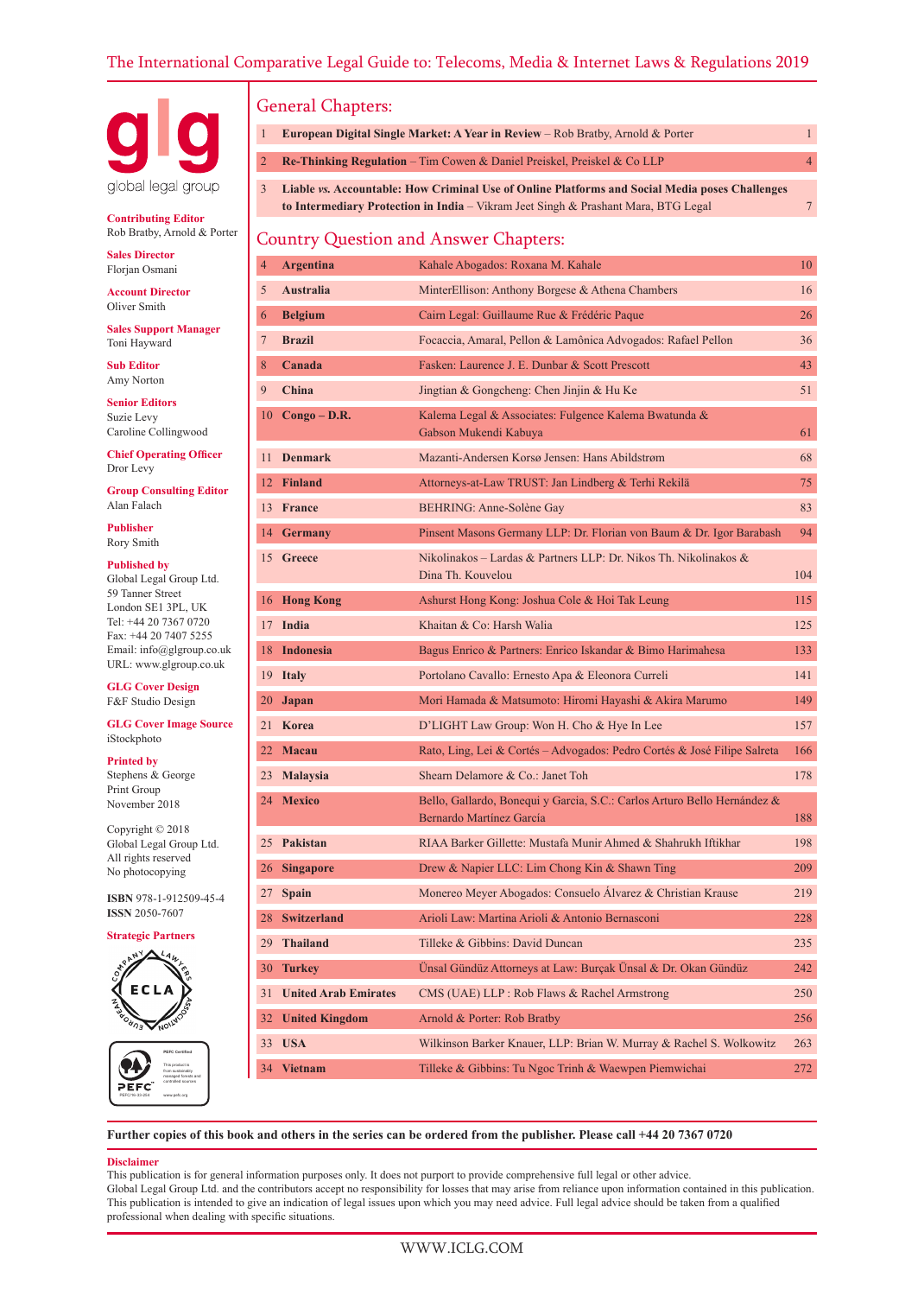## Liable vs. Accountable: How Criminal Use of Online Platforms and Social Media poses Challenges to Intermediary Protection in India

### BTG Legal

**Abstract**

The term "Cybercrime" feels particularly outdated nowadays. It is used to signify (comparatively) humdrum acts like online obscenity, identity theft, or financial malfeasance. Now, there is an argument that the Internet enables (or even abets) extreme cases of criminality, such as rioting, hate speech, terrorist recruitment, targeted fake news, illegal lobbying, and unprecedented thefts of personal data. A number of these cases involve online platforms and intermediaries (being used as primary tools for commission of crime), the new gatekeepers of the Internet.

Countries around the world are struggling to apply old legal paradigms to these new problems. The concept that an intermediary is only a neutral "pipeline" for information is no longer sacrosanct. Germany's new social media law makes the social media platform liable for the content they carry. The Indian Supreme Court and the Ministry of Electronics and Information Technology have repeatedly called for the regulation of intermediaries providing Internet platforms. In fact, the Supreme Court has in the past made intermediaries responsible for actively monitoring platforms, to ensure that they are compliant with child and women protection laws.

It is becoming evident that the old standard of intermediary liability will not survive the reality of the new Internet. In a country like India, where more than half a billion people have access to the Internet, these issues will be at the forefront of regulation in the near future. It is also important not to overlook the transformative potential of Internet access in India. Laws that indiscriminately inhibit the openness and accessibility of the Internet will benefit no one. It would be better if these laws were written in partnership with intermediaries, rather than being handed on from high with a flawed understanding of how the Internet works.

This chapter examines two questions in the context of growing calls for regulation in India:

*Are we moving from a "did-not-know" standard to a "ought-tohave-known" standard, and to what extent is this practical?* 

*Do we need a new hypothesis of intermediary liability, which is limited but varies with degrees of potential harm?* 

#### **Evolution of Intermediary Protection "Safe Harbour"**

"*The law should allow internet platforms to stay out of editorial decisions so that people can share and speak freely.*"

– **Wikimedia Foundation**

Vikram Jeet Singh



Prashant Mara

The United States dominates in a study of governance landscape for online intermediaries, as US law provides robust protections for speech, rooted in the First Amendment to the United States Constitution. This is coupled with the fact that most leading Internet companies are based in the US.

Tellingly, US law relating to intermediary protection evolved as a result of defamation cases. In *Cubby vs. CompuServe Inc.*  (1991), a New York district court applied defamation liability laws to an Internet service provider hosting an online news forum.<sup>1</sup> CompuServe argued that it was a distributor, not a publisher, and therefore could not be liable without knowledge. The court noted that the requirement for a distributor to have knowledge of the contents of a publication, before liability can be imposed for distributing that publication, is deeply rooted in the US First Amendment. Since no specific facts were shown indicating that CompuServe knew or had reason to know of defamatory content, it was held to be not liable for such content.

An intermediary's knowledge was again at question in *Stratton Oakmont vs. Prodigy* (1995). This time, the New York State's Supreme Court established that the intermediary, Prodigy Services, who published a "*Money Talk*" bulletin board, clearly made decisions regarding content, and had "*uniquely arrogated to itself the role of determining what is proper for its members to post and read on its bulletin boards*".<sup>2</sup>

In 1996, the *Stratton* decision led the US Congress to pass Section 230 of the Communications Decency Act in order to protect Internet intermediaries from liability for third-party content. Section 230 states that "*No provider or user of an interactive computer service shall be treated as the publisher or speaker of any information provided by another information content provider*". That is to say, online intermediaries that host or publish content are protected against a range of laws that might otherwise be used to hold them legally responsible for what others say and do.

Section 230 of the Communications Decency Act, 1996, was a seminal step; it has been called "*The Law that Gave Us the Modern Internet*".3 Following the US' lead, a number of other jurisdictions have taken a pro-intermediary stance when providing for or interpreting safe harbour provisions.

#### **Indian Laws on Intermediaries**

India enacted its intermediary protection laws four years after the US, as part of its Information Technology Act, 2000. Section 79 of the Information TechnologyAct, 2000 ("**IT Act**"), providesintermediaries with qualified immunity from liability under all other laws. "*Intermediary*" is defined widely to mean "*any person who on behalf*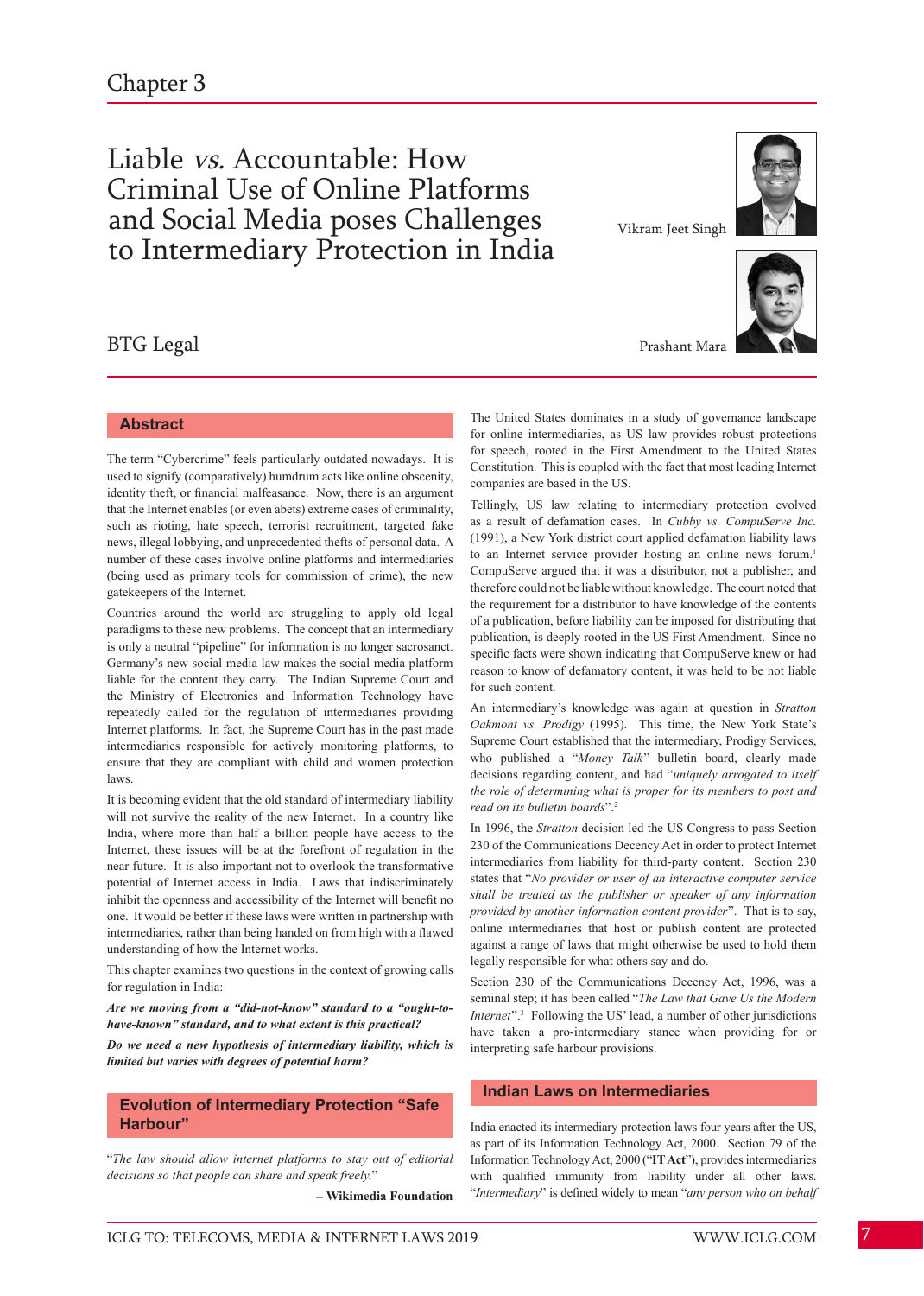*of another person receives, stores or transmits that record or provides any service with respect to that record*" and includes "*telecom service providers, network service providers, internet service providers, web-hosting service providers, search engines, online payment sites, online-auction sites, online-market places and cyber cafes*".

The "*intermediary defense*" under Section 79 is available as long as intermediaries follow prescribed due diligence requirements and do not conspire, abet or aid an unlawful act. The protection under Section 79 lapses if an intermediary with "*actual knowledge*" of any content used to commit an unlawful act, or on being notified of such content by the Government, fails to remove or disable access to the unlawful material. The due diligence requirements to be observed by intermediaries under Section 79 are prescribed in the Information Technology (Intermediary Guidelines) Rules, 2011 ("**Intermediary Rules**"). The intermediary is required to publish rules and regulations, a privacy policy and a user agreement for access or usage of its computer resources.

In 2015, in *Shreya Singhal vs. Union of India*, the Supreme Court of India read down the term "actual knowledge", used in Section 79, to mean that the intermediary would be required to remove or disable access to unlawful material only upon receiving knowledge that a court order has been passed asking the intermediary to do so, or upon receiving notification from an appropriate government. This broadly follows the concept in Section 230 of not attributing knowledge or liability to an intermediary without good cause. It is interesting to note that the decision in *Shreya Singhal* was couched, in part, in terms of the fundamental right of free speech.

#### **The Breakdown of the "Safe Harbour"**

The principal of safe harbour for intermediaries has held for more than two decades, but is now increasingly questioned. This is a function of both time passing, and of the wider form this protection has taken. The Communications Decency Act, 1996, was enacted due to concerns over pornography on the Internet. US courts have since interpreted it expansively, granting broad immunity even from civil rights violations.<sup>4</sup>

The biggest challenge to the Intermediary's safe harbour rule has been from laws aiming to prevent online sex trafficking. In 2017, the Stop Enabling Sex Traffickers Act ("**SESTA**") amended the protection in Section 230. This Act specifies that provisions protecting providers from liability shall not limit civil action or criminal prosecution relating to sex trafficking of children or sex trafficking by force, fraud, or coercion.

In the EU, efforts are being made to compel intermediaries to combat hate speech on their platforms. A new German *Netzwerkdurchsetzungsgesetz* (an Act to Improve Enforcement of the Law in Social Networks) aims to do just that. It applies to all Internet platforms that enable users to share content. It requires such platforms to delete manifestly unlawful content within 24 hours of a complaint. This makes the platform liable to make such determination itself, within a very short period of time. Content that is not 'manifestly' unlawful can be deleted in a longer timeframe, within seven days.

The law relating to intermediaries evolved at a very different time (when online bulletin boards were the norm) to address a very different need (applying the publishers' liability for defamation standard to the Internet). The "*library vs. newspaper*" debate that dominated the '90s has lost relevance in an age where the Internet has replaced not just the library and the newspaper, but the post office, the television, the landline phone and the cinema. As developments in the US and the EU show, the safe harbour for intermediaries cannot be applied in all cases.

In India, the derogation from an absolute theory of intermediary liability has come from two sources: copyright protection laws; and public order offences.

Following the Supreme Court's decision in *Shreya Singhal*, the Delhi High Court in *MySpace Inc. vs. Super Cassettes Industries*  Ltd.<sup>5</sup> seems to hold that in cases of copyright infringement, a court order is not necessary, and an intermediary must remove content upon receiving knowledge of the infringing works from the content owner. As such, it seems that the intermediary protection provided in the *MySpace* case was considerably less than the "*actual knowledge*" requirement under Section 79 of the IT Act, as read by *Shreya Singhal*.

The other challenge to intermediary protection has been the use of platforms in criminal activities. Incidents of lynching and mob violence have been reported from videos and messages circulated on the WhatsApp platform in India.<sup>6</sup> The Indian Government's Ministry of Electronics and Information Technology has taken up these matters with WhatsApp on at least two occasions, asking it to find effective solutions to the misuse of its platform.<sup>7</sup> Most worryingly for intermediaries such as WhatsApp, the Government has indicated that if they do not find such solutions, they are "*liable to be treated as abettors*" and "*face consequent legal action*". In the worst case scenario, this may mean that intermediaries are prosecuted as abettors under the Indian Penal Code.

#### **Preserving the Safe Harbour**

We seem to be living in the sunset of the traditional theory of intermediary protection. A blank-cheque approach to intermediary protection has led to a global backlash. Given the growing number of Internet users in India, the serious impact that intermediaries' passive role has on society and politics is coming under increasing scrutiny from regulators. It is more than likely that a regulatory alternative will emerge which will water down the overarching protections available to intermediaries.

#### *The question, then, is what would this regulatory alternative be, and could intermediaries drive the discussion to an alternative that balances their liability, the freedom of speech of their users, and law enforcement requirements?*

Possible ways forward have been shown by a combination of the German *Netzwerkdurchsetzungsgesetz*, and jurisprudence around copyright content removal. Intermediaries may have to take a proactive role in policing and removing certain kinds of content. So long as there is broad consensus on what these "high-risk" types of content are, intermediaries should be allowed to evolve an internal self-regulatory mechanism to track and address such content. Obvious examples are child-harming content, and material that incites violence, religious intolerance or enmity, etc. As noted in the German *Netzwerkdurchsetzungsgesetz*, such content should be banned/removed expeditiously within 12–24 hours. For content that is not obviously a part of such illegal categories, a longer process of adjudication/discussion can be specified. An example of the latter would be copyright violation.

In terms of process, it may be useful for intermediaries to come together and design a cross-platform format that can be used by users to report such illegal content. A growing body of such reports can then be used to analyse the trends of removal of content, and can slowly become the basis for any guidelines for self-regulation.

Such "increased" or "pro-active" diligence on the part of the intermediaries should be recognised in any future law as being sufficient a criterion to preserve the safe harbour defence. Oneoff "misses" in removing high-risk content should not impose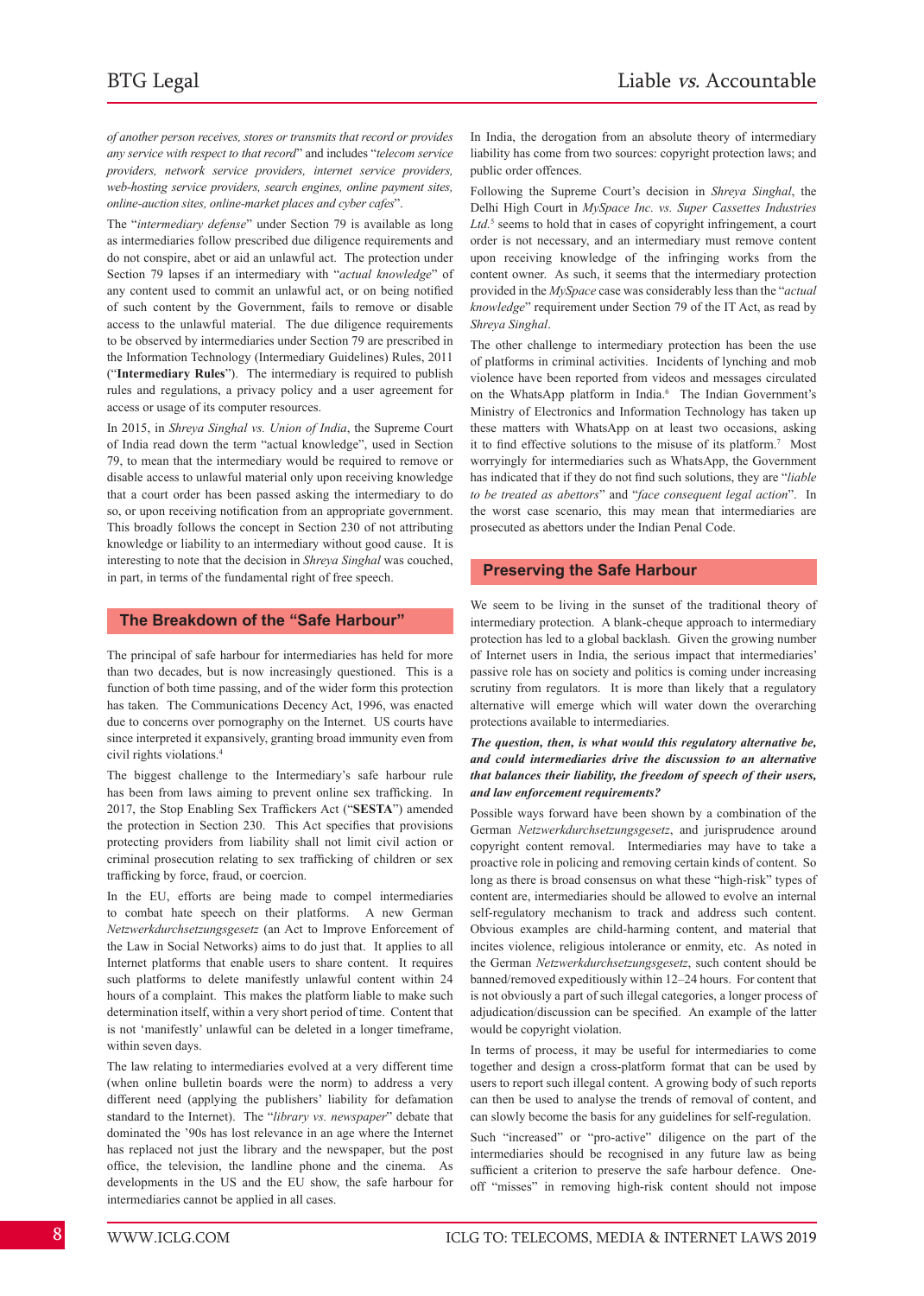liability on intermediaries if they can demonstrate that a process was available. Admittedly, this will be a subjective determination, but as we have seen in the case of GDPR, some level of subjectivity and application of judgment has become unavoidable in the growing body of new legislation governing online behaviour.

#### **Conclusions**

Inaction on the issue of intermediary liability will not be an option for much longer. In the absence of a solution from the industry, governments and regulators may go for an extreme "banning" approach, or try to affix "criminal liability" on intermediaries. The Indian government has already referenced the criminal act of "abetting" in connection with WhatsApp. At the same time, the Indian Supreme Court has, in the *Prajwala* case, shown willingness to work with intermediaries to come up with solutions to online content problems. The choice may come down to intermediaries, in whether to work alongside regulators and evolve the next standard of intermediary liability, or to take up a reactive, defensive view to the regulations that are laid upon them.



#### **Vikram Jeet Singh**

BTG Legal 804 Lodha Supremus Dr. E. Moses Road Worli, Mumbai – 400018 India

*Tel: +91 22 2482 0820 Email: vikram@btg-legal.com URL: www.btg-legal.com* 

Vikram Jeet Singh is a partner in the Digital Business practice group and specialises in laws relating to digital payments, social media, online marketplaces and e-commerce.

Vikram has advised clients on acquiring entities in the digital payments space, acquiring card payment businesses through asset sales, interacting with regulators to implement online business models for his clients and managing related investigations and disputes.

As India counsel, Vikram has assisted his overseas technology clients in suits against the Indian Railways (in Lucknow District Courts) and in enforcing foreign arbitral awards against Indian counterparts (in the Delhi High Court). In addition, Vikram has independently assisted Indian subsidiaries of overseas companies in defending suits filed by ex-employees in local courts in Delhi.

Vikram qualified at the National Law School of India University, Bangalore. He has previously worked at Unilever India and at the Indian relationship firm of a leading US-headquartered firm.

#### **Endnotes**

- 1. 776 F. Supp. 135 (S.D.N.Y. 1991).
- 2. 1995 WL 323710.
- 3. https://www.theatlantic.com/business/archive/2013/09/thelaw-that-gave-us-the-modern-internet-and-the-campaign-tokill-it/279588/.
- 4. *The Overexpansion of the Communications Decency Act Safe Harbor*, Joey Ou, Hastings Communications and Entertainment Law Journal, 455 Volume 35 Number 3.
- 5. 2017 (69) PTC 1.
- 6. *Viral WhatsApp Messages Are Triggering Mob Killings In India*, July 18, 2018, Lauren Frayer, https://www.npr. org/2018/07/18/629731693/fake-news-turns-deadly-in-india.
- 7. The Ministry issued two press releases in this regard, on July 3, 2018 and on July 19, 2018.



#### **Prashant Mara**

BTG Legal 804 Lodha Supremus Dr. E. Moses Road Worli, Mumbai – 400018 India

*Tel: +91 22 2482 0820 Email: prashant@btg-legal.com URL: www.btg-legal.com* 

Prashant Mara is a commercial and regulatory lawyer with a focus on strategic investments and collaborations, compliance, procurement projects, investigation support and dispute management. He specialises in the technology, defence (with a focus on technology transfer and licensing) and industrials (with a focus on technology deployment) sectors.

Prashant was previously co-head of the India Group at Osborne Clarke and prior to that ran the India desk of a Franco-American firm in Paris. He started his career as in-house counsel in Infosys and managed their European legal operations.

Prashant is qualified to practise in India and read law at the National Law School of India University, Bangalore.



BTG Legal is a transactional law firm with best-of-breed technical expertise, a culture of innovation, and an unrelenting commitment to excellence. We are particularly focused on the following sectors, where we track industry issues: digital business; defence; industrials; energy (renewables and nuclear); retail; transport (railways and electric vehicles); and financial services.

Our practices include corporate transactions (raising capital, M&A, JVs, investments, exits, restructuring and reorganisations), commercial contracting, public procurement, private equity & venture capital, regulatory compliance & risk mitigation, labour & employment, pre-litigation advisory & dispute management, business crime and other areas of law that are fast-developing, with rapid changes in technology and methods of doing business.

Our clients continue to trust us with their work due to our understanding of their sectors and our appreciation of the challenging business environment in which they operate.

Our lawyers have worked in-house in large companies as well as in established law firms, bringing immense depth to the team. Our service delivery is commercial, direct and simple with emphasis on compliance, risk mitigation and finding solutions for our clients.